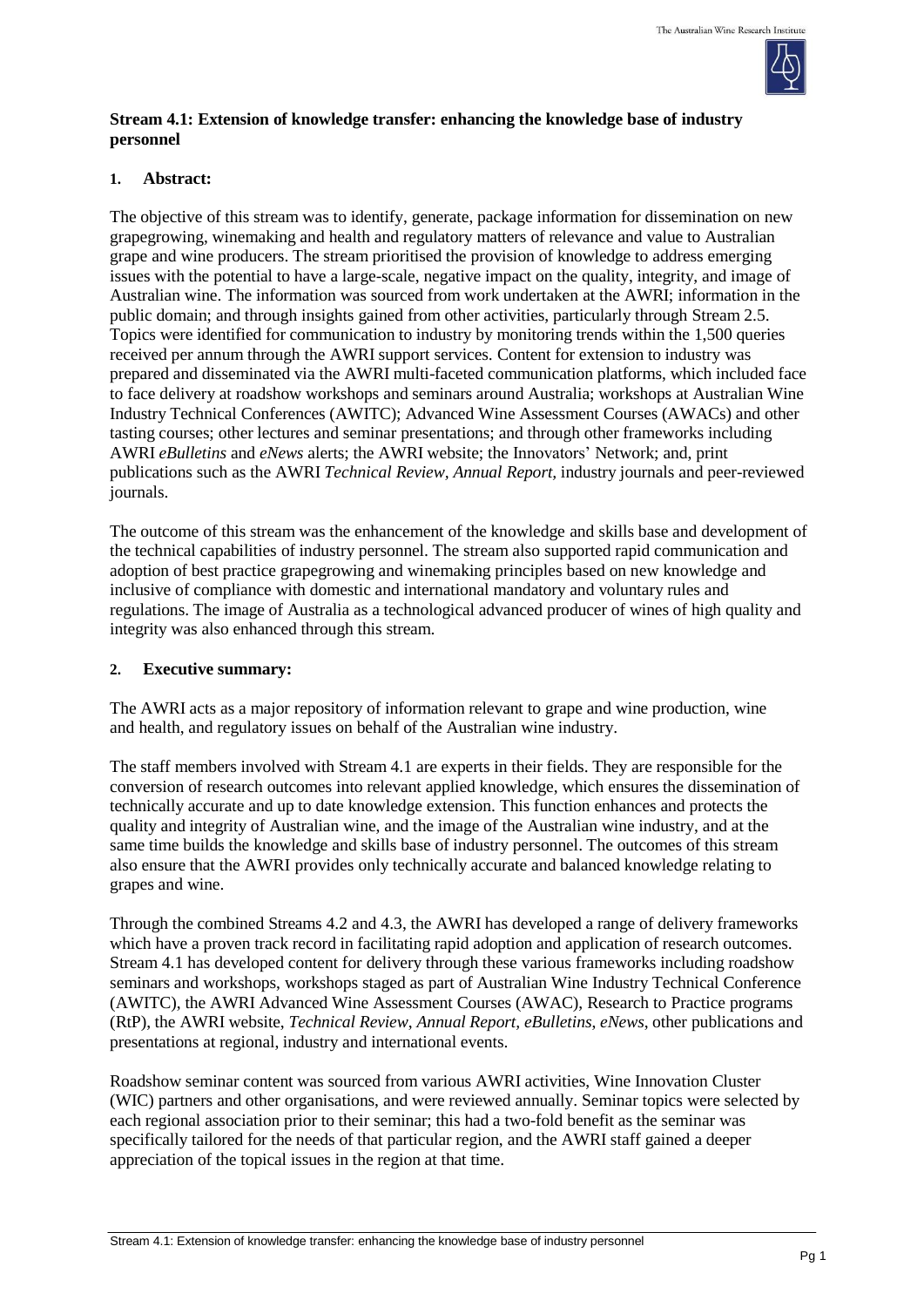

Roadshow workshop themes were based on prevailing wine sector challenges and needs, identified by examining trends in queries received by the AWRI support services and compared to long-term trends since 1990. Dominant themes were surveyed and endorsed by the wine sector to confirm industry relevance, and workshop content was developed to deliver relevant and accessible resources. For example, this method was used to identify and develop the 'Trouble free packaging for winemakers' workshop which was delivered in 32 regions.

The AWRI staff support and underpin Australia's position and reputation as a technologically advanced producer of wine by providing wine education to the next generation of Australia's grapegrowers and winemakers. Lectures and presentations were delivered to universities across Australia, and at regional, industry and international events and also as part of the AWITC workshops, AWAC's and other tasting events.

Further activities in this stream include the regular preparation of scientific and technical articles for the bi-monthly AWRI *Technical Review* and AWRI *eNews,* Innovators Network newsletters, *Ask the AWRI* columns and other forums. *eBulletins* and *eNews* were prepared as required and disseminated to approximately 2,500 subscribers in the wine sector. Content for these publications was identified based on emerging trends monitored through Stream 2.5, which provided the wine sector with rapid, early warnings of emerging issues. Stream 4.1 also develops and maintains content for electronic platforms including web-based extension tools and the AWRI website.

The AWRI staff members regularly liaise with regional associations and provide guidance to on-farm trials which facilitates the generation of meaningful data and analysis.

| <b>Affiliation</b>           | Area of support/contribution                               |
|------------------------------|------------------------------------------------------------|
| Wine Australia               | A+ Wine, abridged AWACs and other wine<br>education events |
| Australia China Council      | Wine education events in China                             |
| Institute of Masters of Wine | Wine education events                                      |

# **3. Background:**

A vast amount of information relating to grape and wine production, wine and health, and regulatory issues is generated through the AWRI's activities and other activities that become available in the public domain. One of the established roles the AWRI plays for industry is to create and manage a centralised technical information repository. In addition, the AWRI was relied upon to convert technical information into accessible forms that can be rapidly adopted by the Australian wine industry. This transfer of knowledge historically not only built the capacity of industry personnel; it protected the integrity and image of Australian wine.

This stream sought to continue and enhance this centralised knowledge base and the delivery of this knowledge via roadshow seminars and workshops, workshops staged as part of the AWITC, AWACs, the AWRI website, *Technical Review, eBulletins*, *eNews*, publications, lectures and presentations at regional, industry and international events.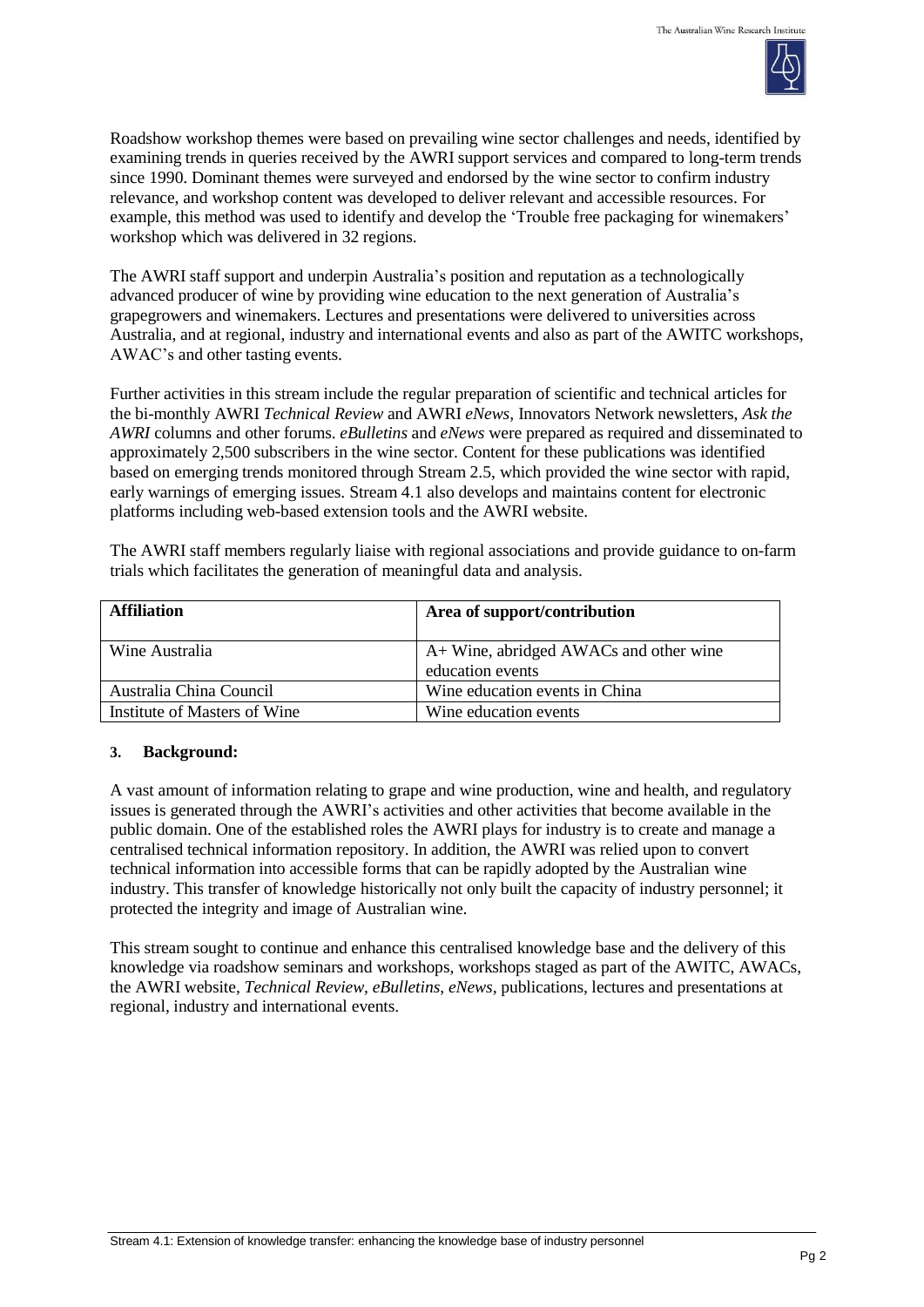

#### **4. Stream objectives:**

The stream objectives presented in this report relate to developing the technical abilities of personnel employed in the Australian wine industry and their understanding of technical opportunities through:

- identifying information and content relating to grapegrowing, winemaking and health and regulatory matters; and
- developing, packaging this new knowledge for dissemination in a manner that facilitates rapid adoption and application through a range of extension frameworks managed in Stream 4.2 and 4.3.

#### **5. Methodology:**

Identification of relevant information and content relating to grapegrowing, winemaking and health and regulatory matters was achieved through the following activities:

- Review of newly published research in high impact journals and through AWRI research outcomes.
- Consideration of matters raised by industry peak and statutory bodies, regional associations and regulatory authorities.
- Industry feedback from a range of sources including through the AWRI help desk (reported in Stream 2.5), during face to face contact with industry and through AWRI commissioned surveys. Stream 2.5 provided valuable insight into issues that potentially could have large-scale negative impacts on the quality, integrity, and image of Australian wine, identified though monitoring trends in the 1500 queries received per annum through AWRI support services.

The AWRI ensured information was prepared and packaged into valuable formats through the following:

- Use of teams of technical experts in appropriate academic disciplines with detailed knowledge of the relevant wine industry context including business needs, grapegrowing and winemaking processes and the product.
- Training of staff in effective communication and presentation techniques relevant to dissemination of technical subject matter.
- Standardisation of communication material through use of style guides and templates.

The information was disseminated via a range of AWRI communication platforms (summarised in detail in the combined Stream 4.2 and 4.3 report).

The AWRI's selected dissemination strategy, i.e. the platform used, was established on a case by case basis dependant on the nature of the information and how it would be used by the wine industry. Technical information required for reference purposes was packaged into forms available through the following platforms:

- Publications in journals and trade literature.
- The AWRI website.
- The AWRI Annual Report.

Technical opportunities for which industry awareness could be improved was communicated through the following frameworks:

- *Technical Review*.
- *eBulletins* and *eNews*.
- Media releases.

Complex technical information requiring proactive face to face interactive communication was prepared for delivery through the following capabilities:

- Roadshow seminars and workshops.
- AWITC workshop program.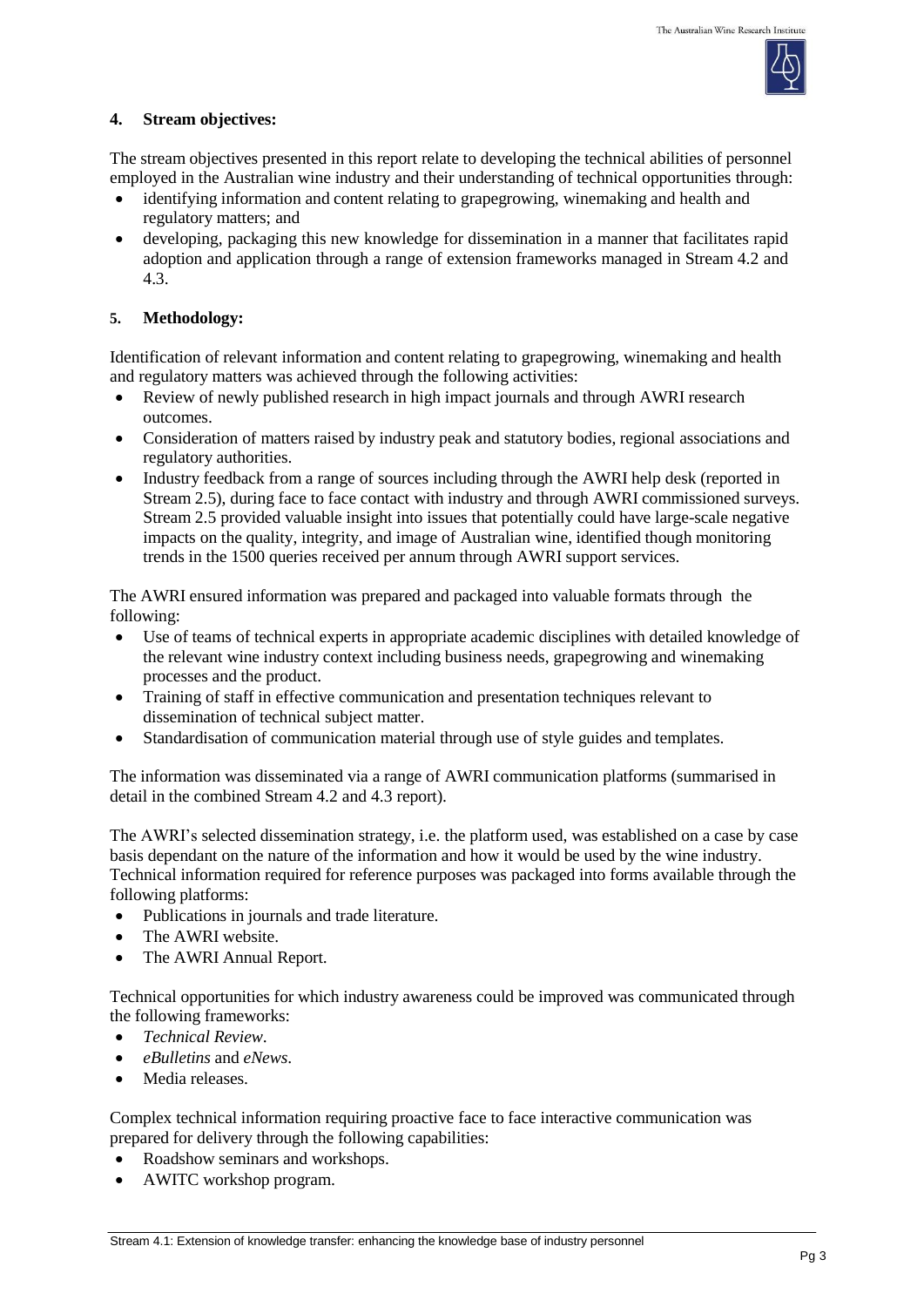

Webinars.

In addition, university lectures were utilised to ensure new entrants to the wine industry are aware of new technical opportunities and practices recently adopted by the wine industry that are not part of existing curriculum.

## **6. Results and discussion:**

# **Identification of information**

A substantial range of information of significant value to the wine industry was identified relating to grapegrowing, winemaking and health and regulatory matters. Pertinent themes included:

- Diagnosis and maintenance of wine hazes and deposits.
- Diagnosis and management strategies for wine taints.
- Packaging technical support.
- Climate adaptation.

Details about these themes and how their dissemination was managed is summarised later in packaging and dissemination of information.

On-line surveys were also used to gauge the views and opinions of the grape and wine community on topical issues. This involved capitalising on AWRI's email database of 2,500 to connect with Australia's grape and wine community. The details of two surveys conducted are:

- After the exceptionally wet 2010/2011 season, an extensive survey was prepared to capture the experiences of growers and the lessons learnt during the season. Information captured included the key challenges faced by growers in controlling key diseases, for example, access to chemical control options, as well as data about practices and equipment used. The survey results were disseminated through national pest and disease debrief workshops rolled out across affected regions.
- In 2012, the AWRI, in collaboration with the National Measurement Institute (NMI) and Wine Grape Growers of Australia (WGGA), conducted a survey to gain a better understanding of the processes and techniques used to measure grape quality and to understand how quality measures are used in commercial transactions. Responses were drawn equally from grape sellers and buyers. Feedback from the survey indicated that most growers and winemakers would benefit from a standardised approach to both grape quality assessment and vineyard and weighbridge sampling. Such an approach would improve the transparency of the fruit grading and payment processes. Findings also indicated industry had little interest in the development of new analytical methods. A number of publications disseminated the findings of this work.

### **Packaging information for dissemination – generation of reference material**

### *Publications*

 $\overline{a}$ 

The AWRI's standard publication policy requires that where possible each peer-reviewed publication is accompanied by an Australian industry trade publication on the same subject matter. The AWRI's overall publication performance from July 2006 to July 2013 includes 285 peer-reviewed papers that attracted 2,863 citations with an overall h-index<sup>1</sup> of 27 (citations and h-index based on those publications captured in the Web of Science database).

Total publications from the AWRI indexed in Web of Science have increased substantially in recent years, with increased output in almost all fields and subfields. More of the AWRI's publications appear in the top 1%, 5% and 10% clusters, compared to other South Australian and Australian institutions, in all fields. The AWRI has published three of the 13 most highly cited Australian

Stream 4.1: Extension of knowledge transfer: enhancing the knowledge base of industry personnel

<sup>1</sup> h-index is a measure commonly used to assess both the productivity and impact of peer-reviewed scientific publications. The h-index number reflects the number of papers published that have attracted at least that many citationsin other peer-reviewed scientific publications.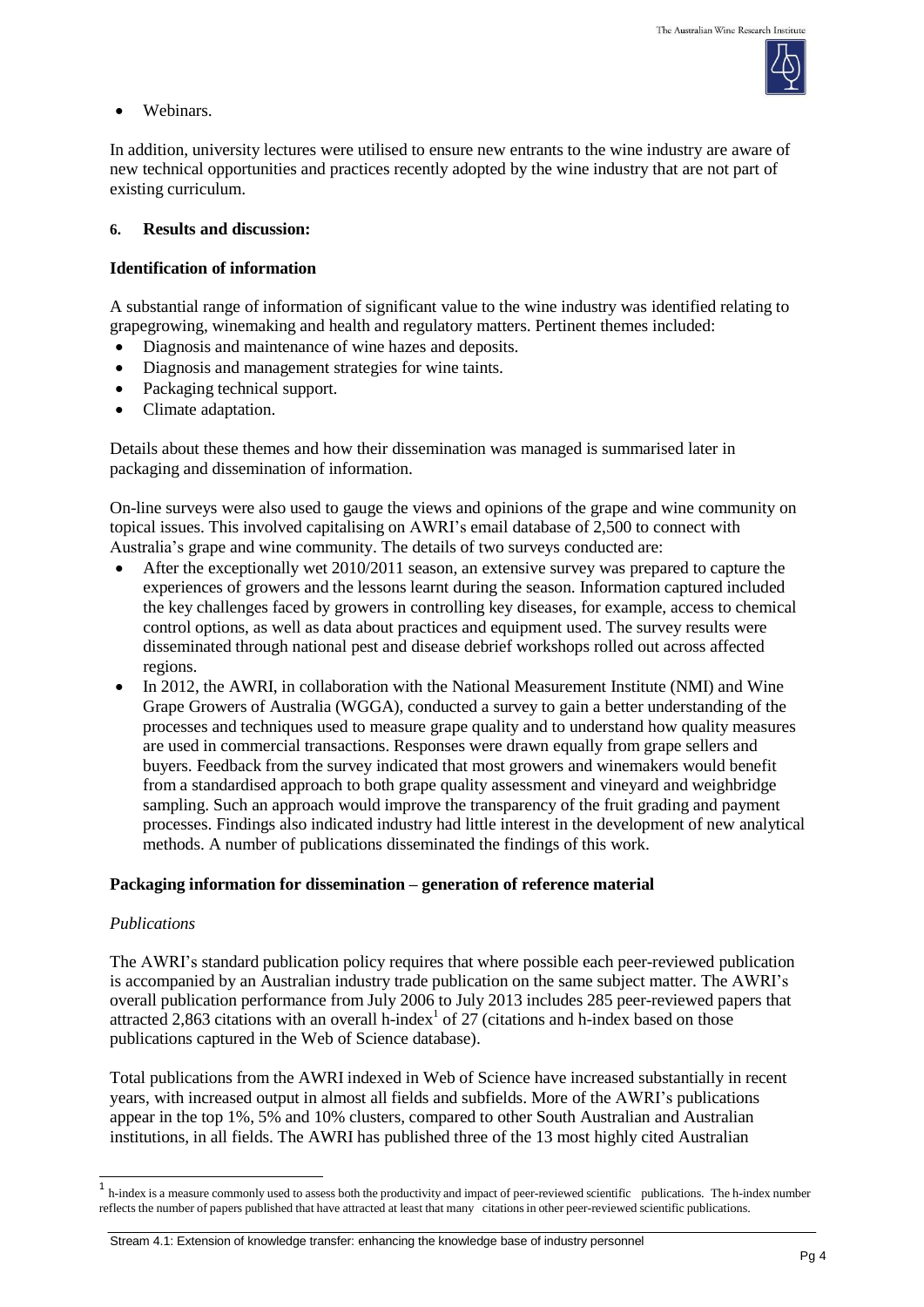

publications which are amongst the top 1% in the world in relevant journals.

A new initiative launched in 2011 was the regular contribution of a monthly Q&A column published in each issue of the *Australian and New Zealand Grapegrower and Winemaker* journal. The column addresses the most commonly-asked questions directed to AWRI Support staff each month. The following 'Ask the AWRI' articles were produced:

**- Botrytis – implications in wine development** answered pertinent questions regarding how 2011 Botrytis and laccase-affected fruit should be treated post-fermentation and during wine ageing. **- Start preparing now for vintage 2012** suggested winemakers do a pre-vintage stocktake of their

chemicals and additives, highlighting expiry dates and appropriate storage conditions for different materials.

**- The burning question on smoke taint** highlighted the basics of what contributes toward smoke taint flavour in grapes and wines.

**- Mixed cost and quality effects from thinning** identified the pros and cons of efforts to remove fruit prior to harvest.

**- Salt in grapes and wine a common issue** explained the legally permitted levels of sodium and chloride in grapes and wine and how salt can be avoided.

**- Root pruning and cover crops combine to control vigour** suggested cultural practices to manage vine growth in vigorous sites.

**- Strobilurin resistance to Powdery Mildew in a vineyard** explained the risks of resistance in viticulture and outlined the strategies that minimise the risk.

**- Rules and regulations on the move** highlighted a number of regulatory changes occurring at the start of 2012, such as allergen labelling requirements for exporting wine to Canada and the EU from July 2012, along with comments on the newly allowed use of CMC in Australia, and a change to the minimum alcohol content for wine, reducing from 8% to 4.5%.

**- How to and why identify Matter Other than Grape (MOG)** addressed quality issues that might be experienced in wines due to different kinds of MOG, including taints from millipedes and other insects observed during the wet 2011and 2012 vintages .

**- Constant observation key to avoiding dilemma of stuck ferments** provided prevention and management strategies for effective fermentation.

**- What's that smell? Is that Brett' (two parts)** highlighted recent trends in people detecting Brett at levels below reported thresholds.

# *The AWRI website*

The AWRI website is a valuable and effective resource for referencing technical knowledge. The website content is continually enhanced and updated to provide quick access to up-to-date and relevant content. A large-scale overhaul of content and associated update was undertaken in 2007 and in 2009. Over 100 webpage additions have occurred ranging from winemaking tools, on-line calculators, packaged information on wine bottling, sensory assessment, fining trials, as well as a wide range of fact sheets and FAQs.

# *The AWRI Annual Report*

Information is packaged up in the AWRI's Annual Report providing stakeholders with a concise summary of AWRI's research outputs for each year of the investment agreement. A highlight summary generated at the beginning of the report to assist the busy reader. In addition, the AWRI's Managing Director (or his nominee) prepares and delivers face to face presentations of the annual report highlights to the main state-based and national industry bodies each year. Details about the management of the AWRI Annual Report are provided in Stream 4.2 and 4.3.

# **Packaging information for dissemination – raising awareness of opportunities**

*The AWRI Technical Review*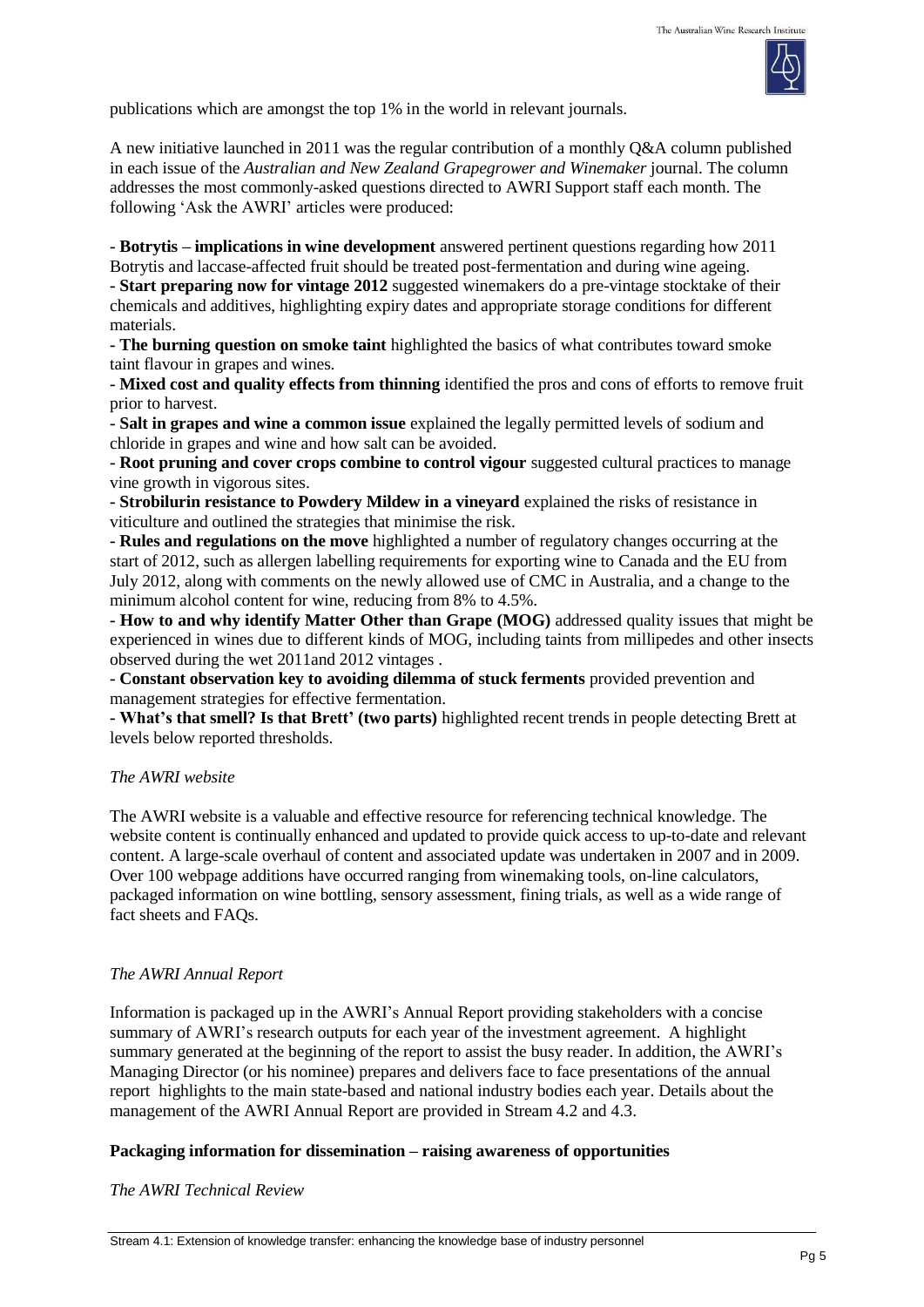

A snapshot of recent relevant research outcomes for the wine industry is generated for the *Technical Review*. This included abstracts of current and relevant grape, wine, marketing and wine and health articles for 42 issues of the *Technical Review* over the investment agreement. Details about the management of the AWRI *Technical Review* are provided in Stream 4.2 and 4.3.

#### *eBulletins and eNews*

*eBulletins* and *eNews* distributed to AWRI's email lists (approximately 2,500 email addresses), have allowed rapid communication about wine sector issues direct to industry members. The AWRI *eNews* is a bi-monthly communication to inform grape and wine producers of the latest research findings and news from the AWRI. *eBulletins* were issued on single topics, designed to be an effective and fast way to disseminate information on important issues (details about this communication platform are provided in the Stream 4.2 and 4.3 report).

Content was prepared for a total of 116 *eBulletins* released during the investment period. Twenty-one *eBulletins* were prepared by members working within this stream, which specifically addressed winemaking, viticulture and regulatory emergency issues (excluding agrochemical updates) and included information and practical recommendations. These are detailed in the Stream 2.5 report (Table 1 and Figure 1). Some examples include:

- Detailed prevention and control strategies were disseminated via the AWRI *eBulletin* as a result of the implications of an extended drought from 2005 to 2009 and a number of fire events across Australian grapegrowing regions during this period. Limited available information highlighted a need for research in this space. An appropriate method was required to adequately identify whether smoke-affected grapes would produce smoky wine. The very warm vintage and heatwave in March 2008 was problematic in the vineyard and stuck fermentations were experienced in wineries across Australia. *eBulletins* were disseminated to assist growers and winemakers with these issues. In addition, in collaboration with GWRDC and the Department of Environment and Primary Industries-Victoria, several information packages were also developed to provide more information on bushfires and smoke taint.
- In 2010, advice was provided via *eBulletin* to industry regarding phosphorus acid and natamycin residues in wine in response to impending trade barriers and associated regulatory issues. Information was also disseminated regarding issues with residual elemental sulfur and associated impact on wine fermentation, changes to export requirements to China and changes to allergen labelling in the EU.
- In the difficult 2010 and 2011 growing seasons, *eBulletins* were issued detailing appropriate management strategies for locust plagues and powdery mildew. Later in the year, multiple bulletins detailed warnings about implications of fungal diseases on winemaking and appropriate winemaking strategies to manage this risk. This was followed by other bulletins produced in conjunction with the GWRDC which contained detailed information and Fact Sheets for Powdery Mildew, Botrytis and Non Botrytis moulds.

Content was prepared for a total of 22 editions of *eNews* issued during the investment period. *eNews* articles were prepared in response to emerging trends noted from queries to the AWRI support services (but that did not specifically necessitate production of an emergency *eBulletin)*. Highlights of the articles prepared for *eNews* included 'Don't get contaminated this vintage!'. This article was released just prior to 2011 vintage to highlight that vintage is the riskiest period where wines can be tainted or contaminated. The article detailed how to keep wines taint free during vintage by taking simple preventative measures and precautions.

Other significant *eNews* articles prepared in this stream included:

**- Didn't see that coming – how did that get there?** This article alerted the industry to an emerging trend of high calcium levels in wine observed by the AWRI's winemaking team in the 2011 vintage. **- A question on tartaric acid use** was issued to highlight changes to the interpretation of the specifications for additives in the Australian and New Zealand Food Standards Code. It now 'implies' that winemakers can use L-tartaric acid, D-tartaric acid or a racemate or enantiomer mixture for winemaking in Australia. The AWRI advised winemakers to continue to use L-tartaric acid for acid adjustments in winemaking in order to avoid the formation of unpredictable calcium DL-tartrate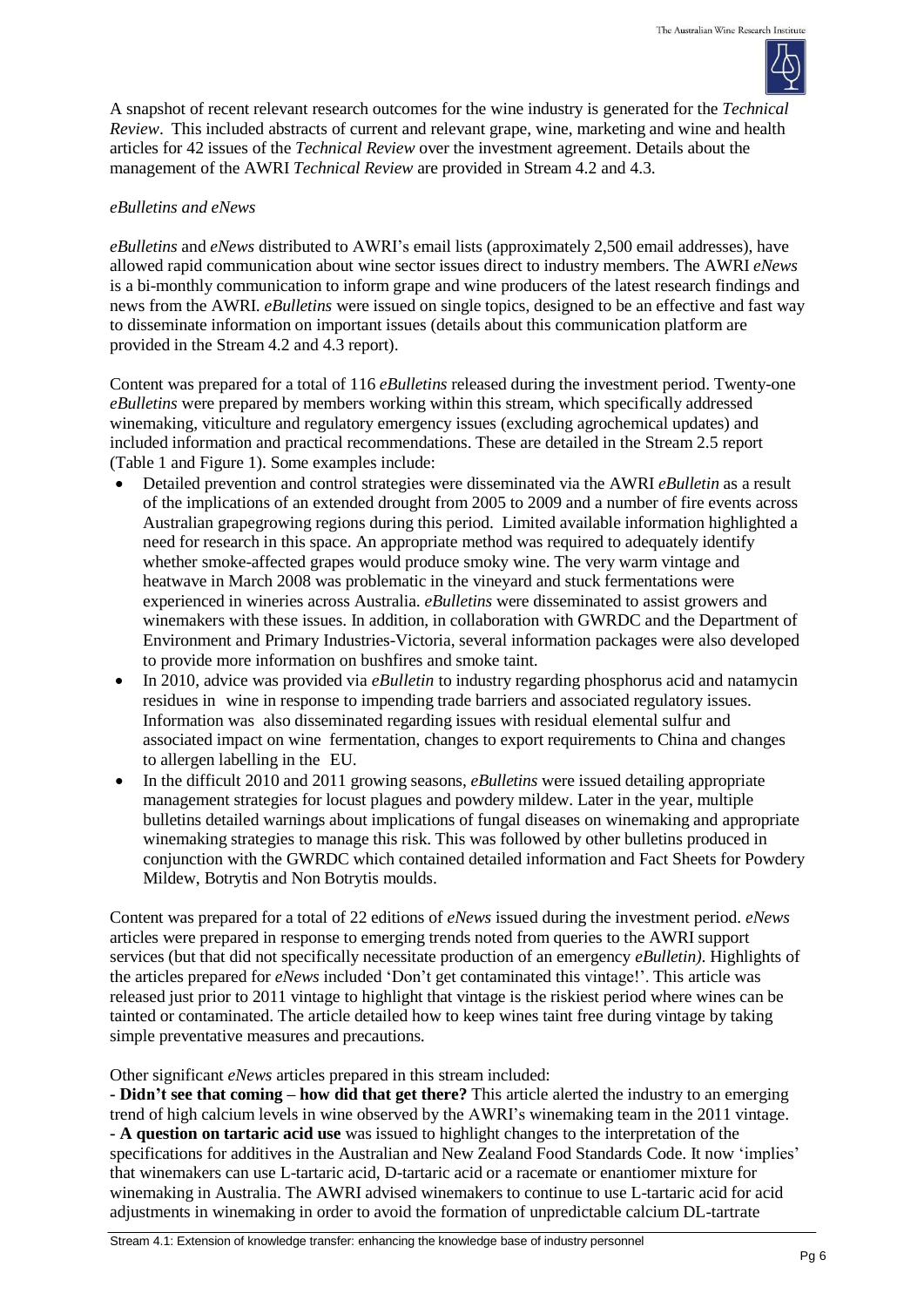

crystalline deposits that are more likely to occur when using D- or the racemic (DL-) tartaric acid. **- On the wood** highlighted issues regarding use of oak alternatives in Australia. In particular, Acacia cannot be used for wine barrels and FSANZ should be consulted before using any timber other than oak.

**- Avoid costly miscalculations** was prompted in response to an unfortunate measurement error when adding winemaking additives; wineries were encouraged to reference the Winemaking Calculators resource available on the AWRI website.

**- What's in your water** highlighted a variety of taints and contaminations that have been observed in water used in wineries in 2010.

**- Removing salt from wine without the hypertension** highlighted a new AWRI publication which discussed non-commercial independent assessment of Electrodialysis (ED) as a means of removing excess salt from wine.

**- It's filtration time – prevent those uninvited guests** was released at a time when most wineries were bottling wine, and highlighted an article discussing variable *Brettanomyces* species and yeast growth that can occur post-bottling with ineffective filtration.

### **Media Releases**

Preparation of content for media releases provided a further avenue for raising awareness about technical opportunities to the wine industry and wine consumers. During the investment agreements period, 47 media releases were prepared and 264 enquiries from journalists were addressed.

## **Packaging and disseminating – face to face formats**

### *AWRI roadshow seminars*

Held in regional locations, roadshow seminars provide an accessible and interactive forum for provision of information direct to wine industry participants. Seminars were usually one-day events consisting of up to 12 presentations. A portfolio of approximately 80 presentations (reviewed annually) were developed based on relevance for the wine industry. This portfolio included content covering novel research outcomes from the AWRI, WIC partners and other organisations. The final roadshow seminar program was tailored for each region, based on selections of topics from the portfolio made by the regional associations.

The 12 topics most requested by the wine regions were:

- Strategies for the control of *Dekkera/Brettanomyces* during winemaking.
- Which new AWRI technologies can add value to your business?
- Manipulation of phenolic profiles in red grapes and wine by viticultural management.
- Vine balance how does it affect yield and wine quality?
- Features of the AWRI website.
- Strategies for successful induction of malolactic fermentation.
- Wild ferments what are the alternatives?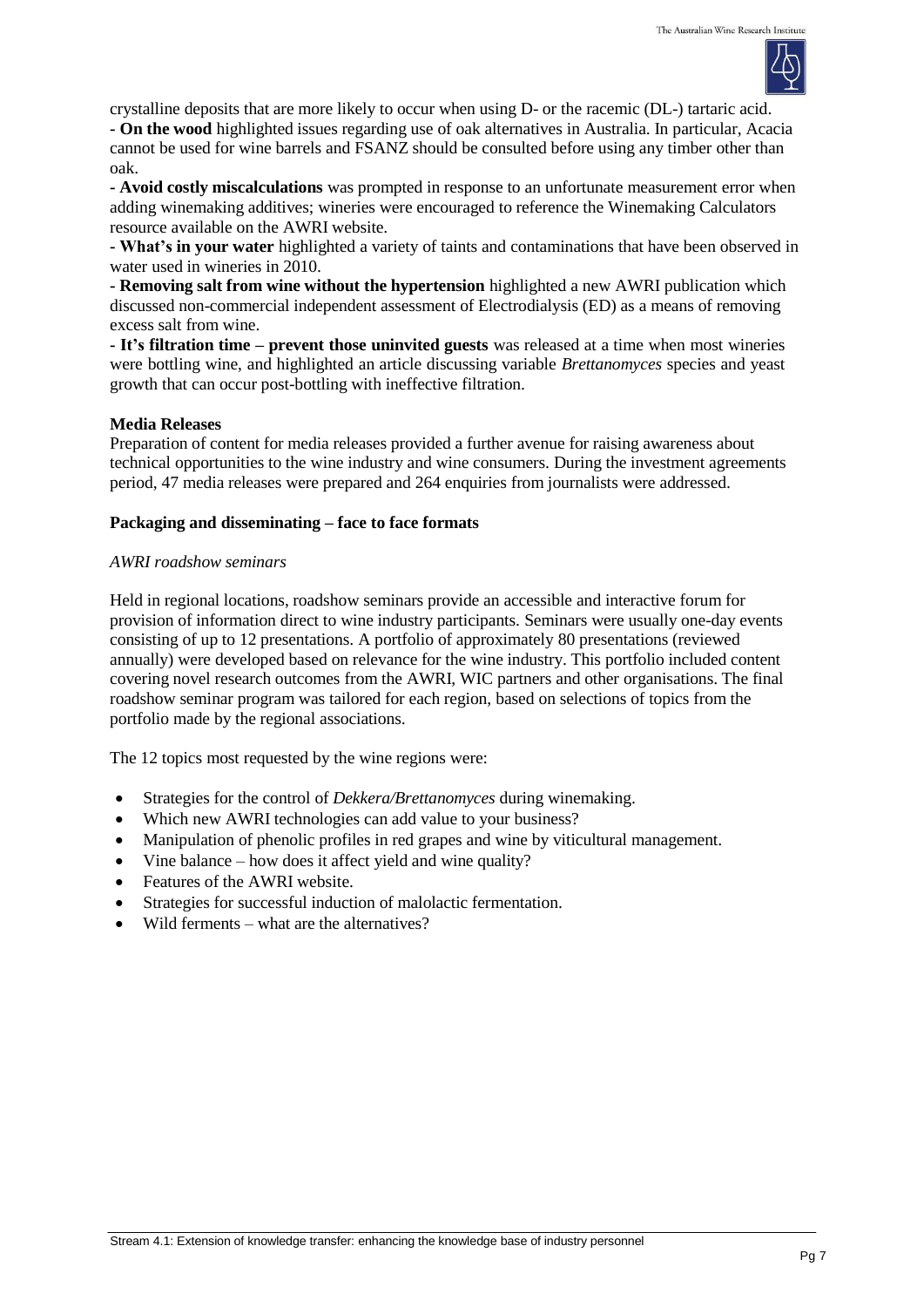

- Does grapevine nutrition have an impact on wine quality?
- Grape and wine tannins, red wine colour and mouth-feel an overview on current research, emerging applications and future challenges.
- Grape maturity and tannins: the impact of viticultural treatments on grape and wine tannins.
- The link between bentonite requirements and vineyard and winemaking practices.
- Impact of nitrogen on grape and wine quality.

In addition, 74 wine, 32 viticulture and 60 health and regulatory presentations were prepared on request from organisations such as regional associations, universities, Interwinery Analysis Group (IWAG), ASVO, wine shows, government organisations, regulatory bodies, GiESCO, International Symposium on Grapevine Physiology and Biotechnology, International Symposium for Cool Climate Viticulture and Oenology, other conferences, and other stakeholders.

Themes addressed included:

- Trouble free winemaking managing wine instabilities, understanding and managing nitrogen and identifying wine faults (Launceston, 2006);
- *Brettanomyces* latest research and control strategies (Hunter Valley, 2008);
- Winemaking to produce desired wine styles (Bendigo, 2008);
- Microscopy and applications (Swan Valley, 2008);
- Tannin workshop (Limestone Coast, 2013); and
- Tannin and Brett workshop (Mudgee and Canberra, 2013).

#### *AWRI roadshow workshops*

Workshops were developed based on demand, tailored and delivered to translate research outcomes into practical winemaking advice. Workshops were practically oriented and included tastings, simple and practical diagnostic tests and exercises.

Common industry problems and challenges were addressed through delivery of targeted themed workshops. A total of four workshops were prepared and delivered as follows:

- 1. Trouble free winemaking avoidance and management of common wine instabilities (2006)
- 2. The avoidance of taints and chemical instabilities during winemaking (2006-2009)
- 3. A guide to troublefree packaging for winemakers (2009-2012)
- 4. Adapting to difficult vintages (commenced May 2013)

One specific workshop example included the theme 'Trouble-free packaging for winemakers' which was launched in 2009 in response to data collected via Stream 2.5. These data highlighted that technical challenges were being experienced in packaging wine into the bottle and delivering it to the consumer in an optimal condition. This workshop included advice on the necessary logistics to prepare wine for bottling. The workshop also covered the necessary quality control requirements during packaging. Recommendations for storage and transport of wine were also provided along with several tastings to highlight wines affected by packaging problems.

The AWRI packaging workshop was delivered in 32 wine regions over a three-year period.

In 2008, the AWRI acquired the extension resources from the Cooperative Research for Viticulture (CRCV) to ensure the continuation of value from the 14-year investment in knowledge by the CRCV. The resources included the CRCV website and the Research to Practice (RtP) education and training modules. The AWRI identified and updated relevant information and added it to the existing AWRI extension platforms to ensure that the information could still be utilised by the grape and wine community. More than 60 factsheets were made available; six RtP workshops and accompanying training manuals were developed (see below) and 19 workshops were delivered. The portfolio of RtP workshops available includes:

- Managing grapevine nutrition in a changing environment.
- Sustainable viticulture: a comparison of organic, biodynamic and conventional practices.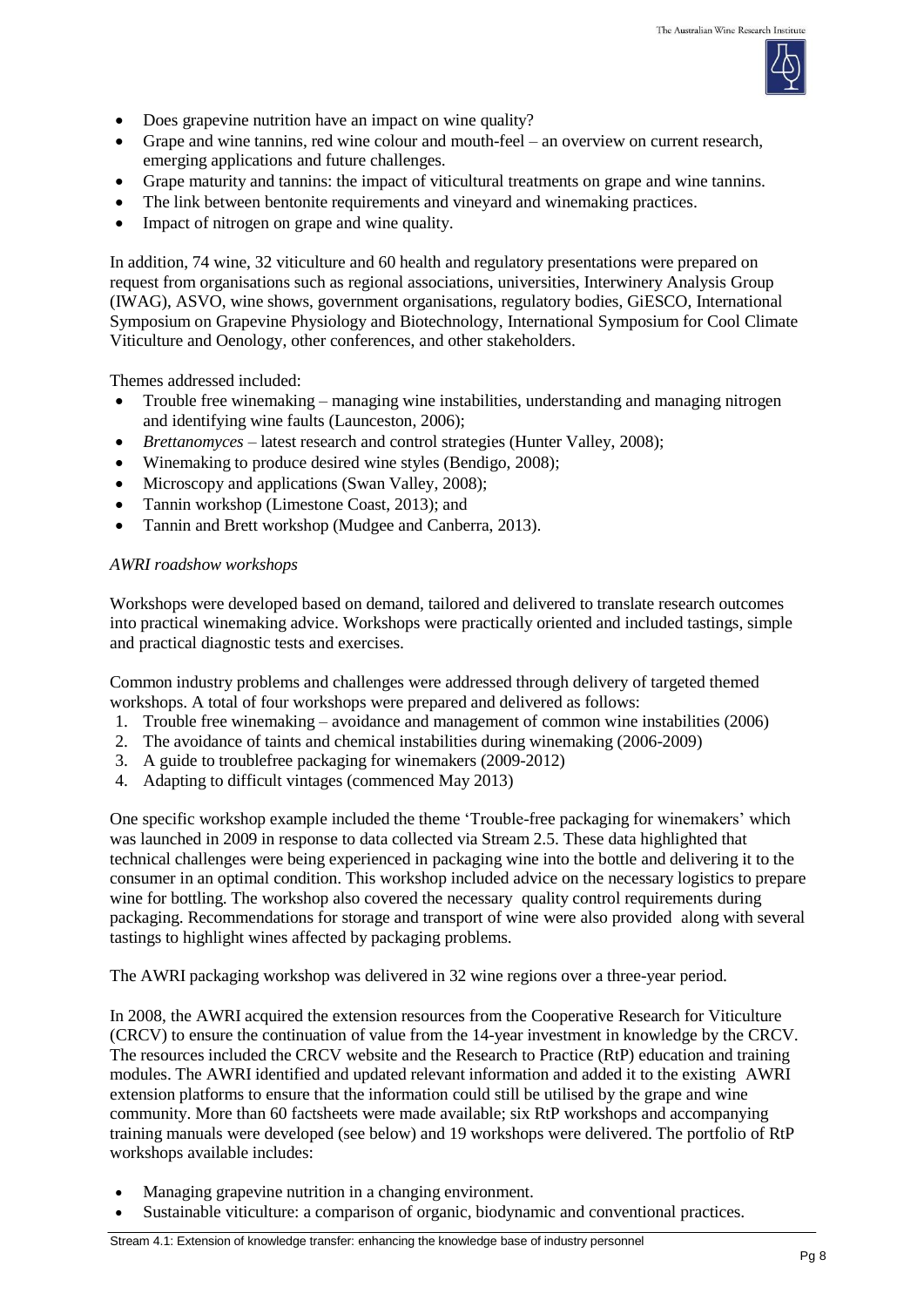

- Integrated pest management for changing viticultural environments.
- Alternative varieties emerging options for a changing environment.
- Winery wastewater management.
- Laboratory Quality Control practices.

#### *Webinars*

Webinars provide live presentations of technical information similar to that available through AWRI Roadshows and Workshops but accessible to participants from their desk with a computer connected to the internet. Participants have the capacity to interact directly with presenters and share knowledge with other webinar participants. In total nine technical sessions were prepared for webinars in 2011 and 12 sessions for 2012. Details about the management of this platform are provided in the Stream 4.2, 4.3 report.

### *Australian Wine Industry Technical Conference (AWITC) workshop programs*

The entire workshop programs for the  $13<sup>th</sup>$  and  $14<sup>th</sup>$  Australian Wine Industry Technical Conferences (2007 and 2010) were developed, organised and delivered during the investment agreement period. The workshop program for the 15<sup>th</sup> AWITC was also developed and organised and scheduled for delivery in July 2013. As this event draws the largest gathering of industry members in Australia to one location, this platform provides a unique, efficient and effective means of communicating technical content in a face to face forum. Individual workshops were developed and delivered within this stream at the AWITCs. Examples include:

Health and Regulatory

- The A-Z of labelling for the domestic and export marketplace.
- The A-Z of national and international labelling for wine.
- The pros and cons to health of wine.
- Addressing the elephant in the room wine and health policy.
- Winemaking, composition and labelling what you need to know.

#### Wine

- *Brettanomyces* latest research and control strategies.
- Test your limits! Determine your own threshold for important wine flavour compounds.
- Understanding and managing smoke taint.
- Perfecting Pinot Noir.
- A taste of wine education. Guided tastings from the world's wine assessment courses*.*

#### Viticulture

- Nitrogen friend or foe nitrogen nutrition and wine quality.
- Salty vines and wines.
- Emerging varieties from the Mediterranean.
- Environmental sustainability where are we now and what are the drivers?
- Emerging varieties: what is the latest?
- Measures of quality from the vineyard to the winery.

In addition, presentations delivered within other workshops presented at the AWITC included: Wine colloids and protein stability; Stinky sulfurs and other stories – origin and control of reductive offflavours in wine; and Organic viticulture.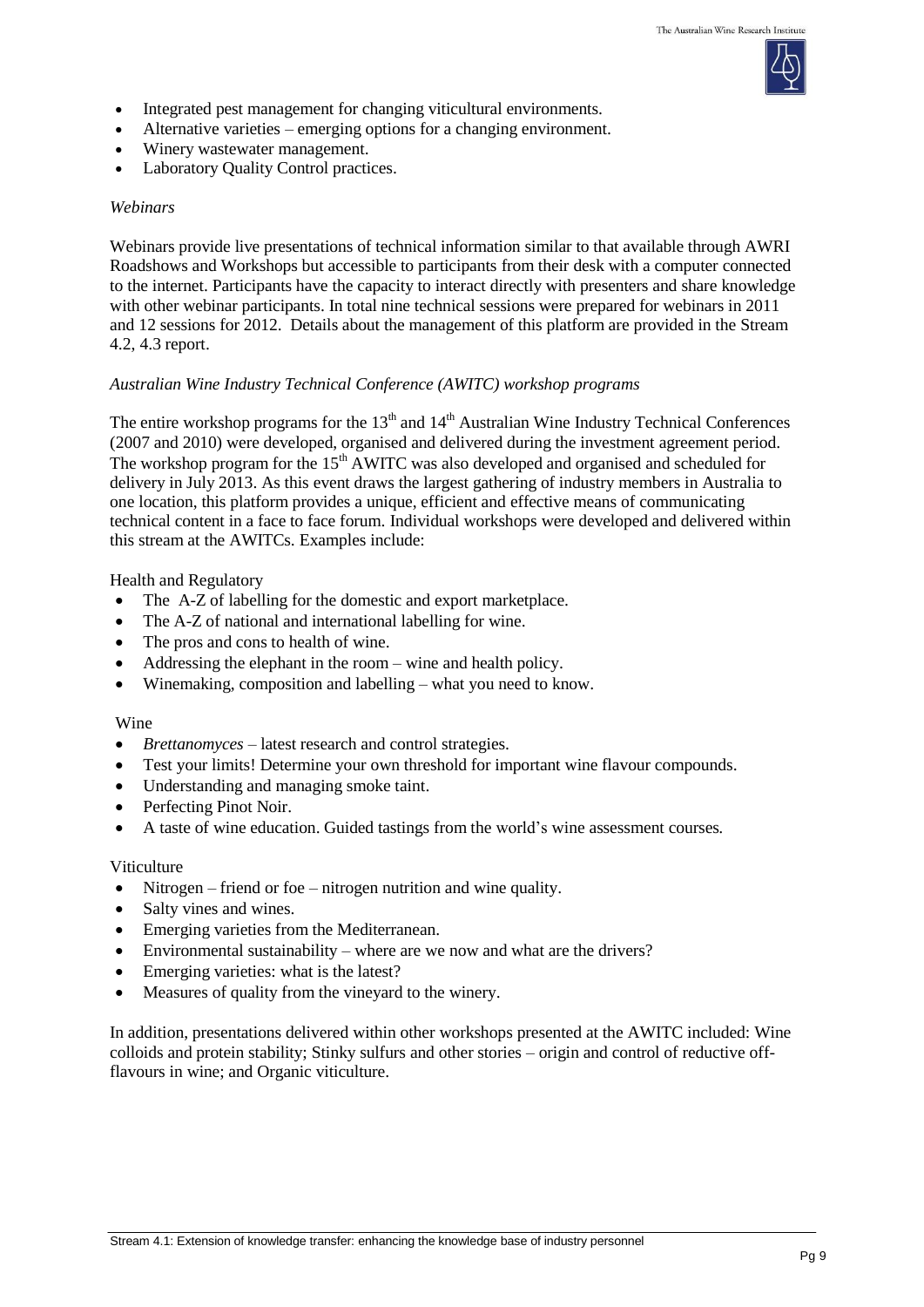

*Lectures in wine science, wine marketing, viticulture and oenology at the Universities of Adelaide and South Australia, and other relevant educational institutions as requested Wine in Society*

Two one-hour lectures were prepared annually for the University of Adelaide and similar content was presented to wine marketing students at the University of South Australia on request. In addition, a one-hour lecture was presented at the University of Melbourne.

## *Winemaking and Viticulture Advances*

41 wine and 25 viticulture two-hour lectures were prepared and presented by winemaking and viticulture staff to viticulture and oenology students at University of Adelaide.

# **7. Outcome and Conclusions:**

Grape and wine producers and other industry members have benefited from the creation and packaging of highly relevant and quality information, for delivery in a user-friendly, convenient format. This has been achieved through the identification and development of relevant information generated both at the AWRI and externally. The range of communication mechanisms (managed in Streams 4.2 and 4.3), including roadshow seminars and workshops, lectures and the AWRI's publications, has successfully connected stakeholders with information generated in this stream to enhance the quality, integrity and reputation of Australian wine.

There were numerous instances where rapid packaging and extension of information was critical to help Australian wineries produce high quality, fault and taint free wines in compliance with regulatory impediments. For example, after the exceptionally wet 2010/2011 season, the national pest and disease debrief workshops supported affected regions in managing these difficult vintage conditions to meet export regulations. *Brettanomyces* management strategies continue to be one of the most requested Roadshow seminar topics and the Australian wine sector has achieved a decreasing incidence of Brett spoilage marker compounds at a comparatively low base as surveyed at international wine shows. The development and delivery of up-to-date and balanced scientific evidence and information on a range of wine and health matters have also ensured balanced and informed content is available for policy makers and wine consumers.

The effectiveness of knowledge extension activities can be demonstrated through, for example, the decreased incidence of wine instability investigations required to be undertaken in the period following the conclusion of the 'instability' workshop series (Figure 1) in 2006. This low incidence of general, but easily avoidable, wine instability issues has been maintained as the wine sector has become more informed. Similarly, the incidence of wine taint investigations has decreased since the completion of the taint workshop series in 2009 (Figure 2) which communicated the quality assurance steps and preventative strategies against taints. Grapegrowers and wine producers have thus experienced fewer technical problems because they are better informed about key sources of quality loss during production and processing, and able to implement more effective quality assurance systems.

An independent economic assessment in 2012 of the industry impact of the resolution and avoidance of selected, common taints and faults through the AWRI's activities reveals that the AWRI activities resulted a net present value of ~\$264 million on an incremental RD&E investment of ~\$8.6 million, [\(http://www.awri.com.au/about\\_the\\_awri/7-year-rde-plan/\)](http://www.awri.com.au/about_the_awri/7-year-rde-plan/) comprising:

- o *Brettanomyces* management and avoidance from 1998 to 2009 (~\$49 million on an incremental RD&E investment of \$3.2 million);
- $\circ$  halophenol taint mitigation and avoidance from 2004 to 2011 ( $\sim$ \$124 million on an incremental RD&E investment of \$1.5 million)*;*
- o smoke taint mitigation and avoidance from 2003 to 2011 (~\$41 million on an incremental RD&E investment of \$1.5 million); and
- o general help-desk services (~\$50 million on an incremental RD&E investment of \$2.4 million)*.*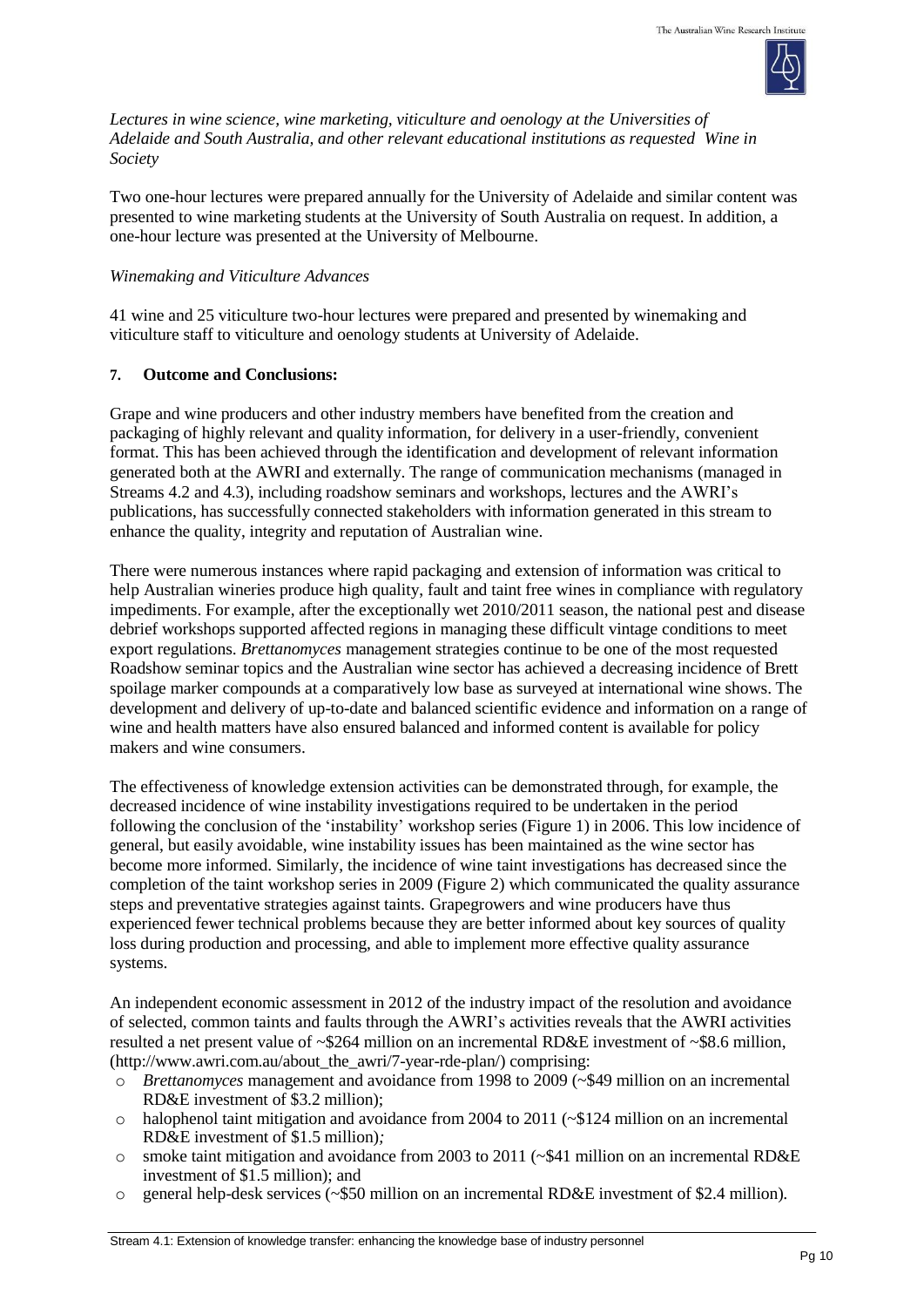



**Figure 1.** Declining number of haze, deposit and microbiological investigations conducted by AWRI Winemaking and Extension Services after implementation of 'The avoidance of taints and chemical instabilities during winemaking' workshop series



**Figure 2.** Declining number of taint investigations conducted by AWRI Winemaking and Extension Services after implementation of 'The avoidance of taints and chemical instabilities during winemaking' workshop series.

### **8. Recommendations:**

The packaging and delivery of information through extension platforms has a long history of effectiveness. The multi-faceted strategy using a mix of face-to-face interactions with print and electronic media address industry's information sourcing requirements. The roadshow concept of regional seminars and workshops boosts two-way communication and extension of information; each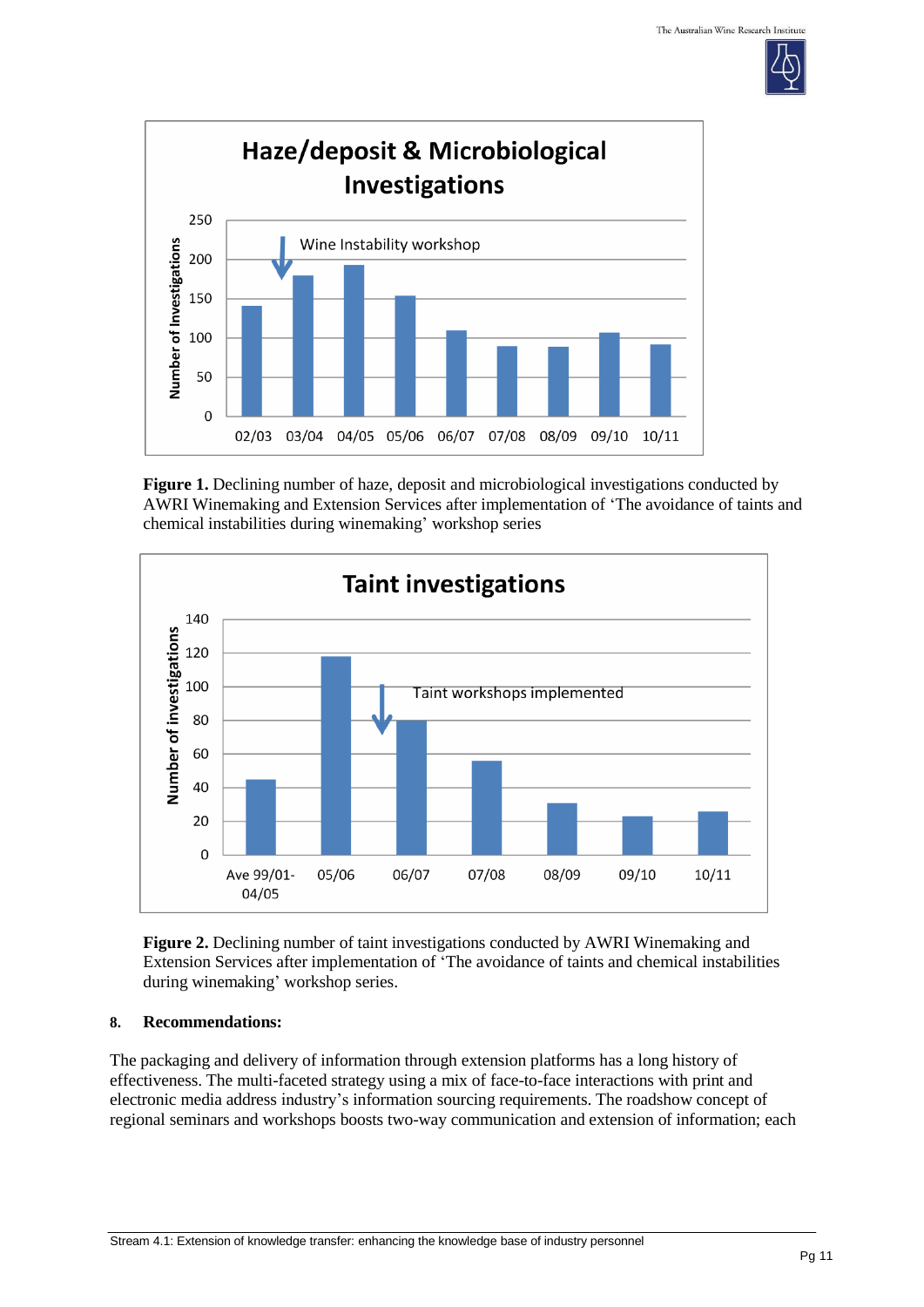

party gaining greater insight through the ability of personal interaction affording deeper discussion of topics of interest. The current offering of print and electronic resources continues to provide valuable information to industry members at the convenience of stakeholders, (to be addressed in project portfolio 4.1 in the AWRI's new R,D&E plan 2013-2018). Stakeholder feedback indicated that the wine industry wants the following:

- more regular information in a user friendly plain English format;
- increased face to face coverage across Australia's wine regions, changing from a three to two year rotation cycle for roadshow seminars, alternating with a three year rotation cycle for roadshow workshops, will ensure every region has a face to face event each year, (to be addressed in Project 4.1.1 of the AWRI's R,D&E plan 2013-2018).

The wine industry has also requested that the next roadshow workshop, commencing in 2013, will combine viticulture and winemaking topics to deliver complete packaged information on 'Adapting to difficult vintages'. This workshop will address issues from the vineyard to the winery and provide solutions to the difficult vintage conditions experienced over the last seven years, (to be addressed in Project 4.1.1 of the AWRI's R,D&E plan 2013-2018).

Further development of a database to enable emerging trends or issues to be highlighted nationally, regionally and locally is recommended. This will allow the deployment of targeted responses to areas where action is required, (to be addressed in Project 5.1.1 and Project portfolio 4.1 in the AWRI's R,D&E plan 2013-2018).

Increased communication through channels such as *eNews* and other industry electronic communications and newsletters, and also through Q&A formats such as *Ask the AWRI* columns will be pursued to cater for regular information dissemination in user-friendly formats, (to be addressed in Project 4.1.4 of the AWRI's R,D&E plan 2013-2018).

The introduction of an 'industry snapshot' of current wine composition, oenological practices and processing technology will enable wineries to compare compositional trends in their products with their peers and understand any associated technical implications or risks. Benchmarking operational practices is a very effective method of raising awareness of opportunities and highlighting the benefits of their deployment. An industry snapshot of winemaking practices and process technology will highlight which novel research outcomes and innovations have been effectively adopted and any technical implications this has had for the wineries involved, (to be addressed in Project 4.1.5 of the AWRI's R,D&E plan 2013-2018).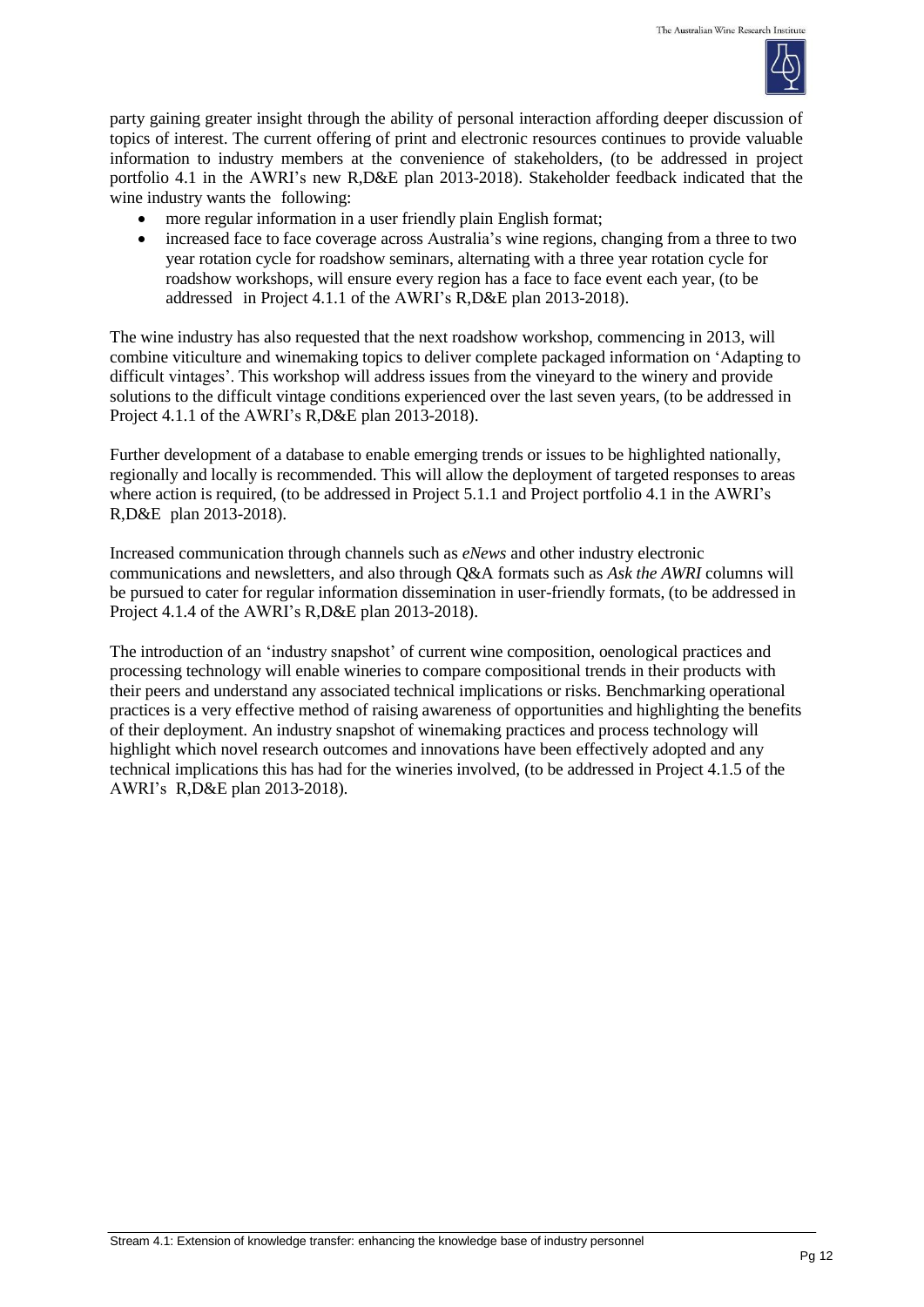

### **9. Budget reconciliation:**

| <b>Financial Year</b>    | Receipts / Income <sup>O</sup> | Outgoings / Expenditure <sup>@</sup> |
|--------------------------|--------------------------------|--------------------------------------|
| <i>Year 1: 2006/2007</i> | \$415,575                      | \$415,575                            |
| Year 2: 2007/2008        | \$460,641                      | \$460,641                            |
| Year 3: 2008/2009        | \$589,900                      | \$589,900                            |
| Year 4: 2009/2010        | \$578,071                      | \$578,071                            |
| Year 5: 2010/2011        | \$598,866                      | \$598,866                            |
| Year 6: 2011/2012        | \$636,714                      | \$636,714                            |
| Year 7: 2012/2013        | \$556,959                      | \$556,959                            |
| TOTAL                    | \$3,836,726                    | \$3,836,726                          |

 Note that the GWRDC – AWRI Investment Agreement budget was established and approved at an aggregate level, with variances to budget (i.e. annual overspends and underspends) reported and considered at that same aggregate (i.e. whole of agreement) level. The receipts / income relating to a Stream for any year therefore equate to the outgoings / expenditure within that Stream for that year, as any variances between total Investment Agreement funding received and total funds expended were considered at the whole of Agreement rather than individual Stream level.

Includes a pro-rated share of Theme 5 *Executive management and administration*.

| I hereby certify that this statement is true and accurate. |                                              |       |  |
|------------------------------------------------------------|----------------------------------------------|-------|--|
| $\epsilon$                                                 |                                              |       |  |
| Chris Day                                                  | Group Manager - Corporate Services 29/1/2013 |       |  |
| Name:                                                      | Title:                                       | Date: |  |